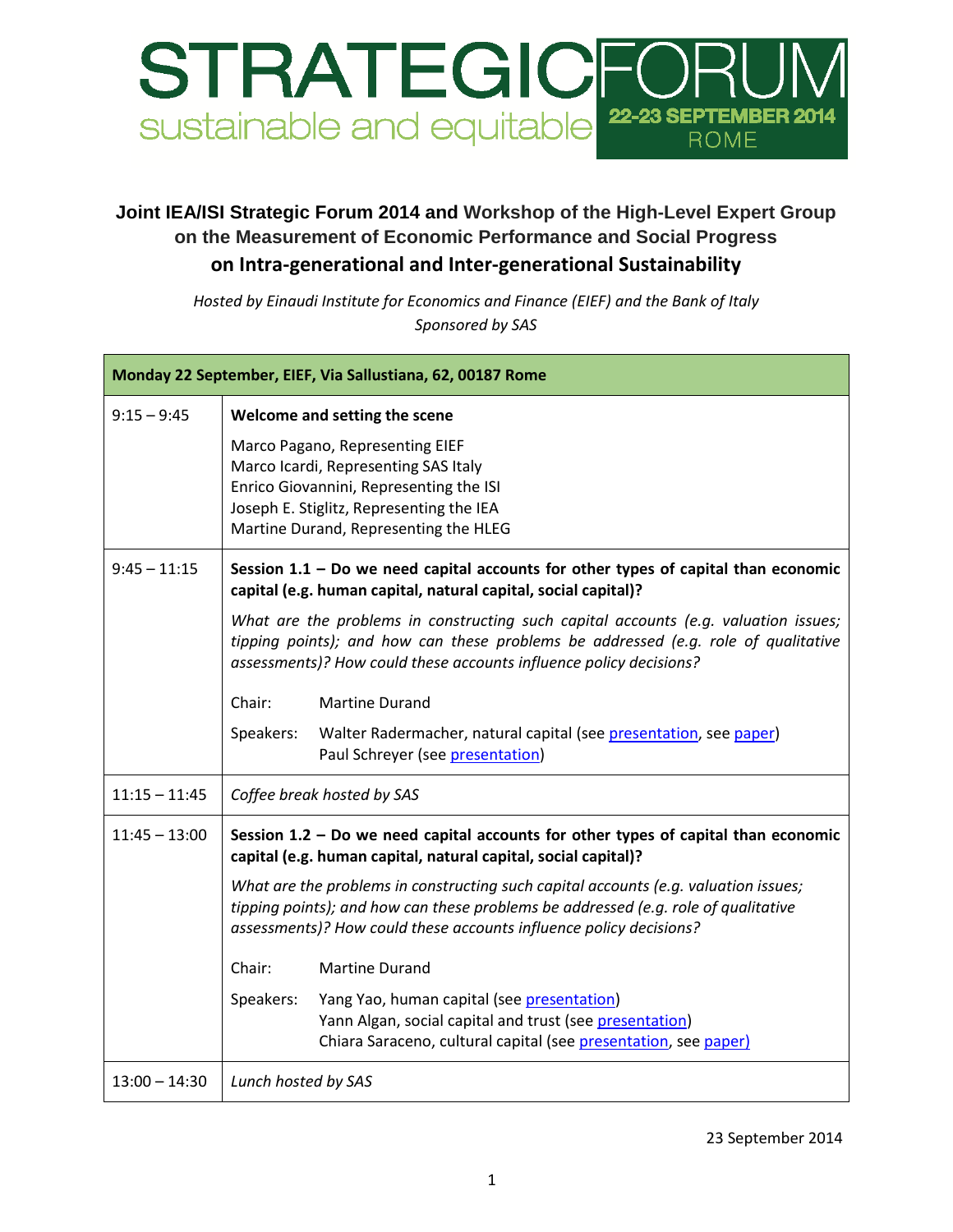| Monday 22 September (continued), EIEF, Via Sallustiana, 62, 00187 Rome |                                                                                                                                                                                                                                                                                                                                                                                                                                                                                            |  |
|------------------------------------------------------------------------|--------------------------------------------------------------------------------------------------------------------------------------------------------------------------------------------------------------------------------------------------------------------------------------------------------------------------------------------------------------------------------------------------------------------------------------------------------------------------------------------|--|
| $14:30 - 15:30$                                                        | Session 2.1 - How to measure and assess inter-generational equity and sustainability?                                                                                                                                                                                                                                                                                                                                                                                                      |  |
|                                                                        | Do wealth measures provide an adequate summary of intergenerational equity? Are<br>there aspects of intergenerational equity arising from the jobs and housing markets? Is<br>there a distinction between intergenerational and intertemporal equity? How do we<br>fully account the assets and liabilities we leave to future generations? How<br>intergenerational transfers can be collected through sample surveys and what are the<br>problems in measuring this component of wealth? |  |
|                                                                        | Chair:<br>Enrico Giovannini                                                                                                                                                                                                                                                                                                                                                                                                                                                                |  |
|                                                                        | Andrea Neri and Romina Gambacorta (see presentation)<br>Speakers:<br>Geir B. Asheim (see presentation, see paper)                                                                                                                                                                                                                                                                                                                                                                          |  |
| $15:30 - 16:00$                                                        | Coffee break hosted by SAS                                                                                                                                                                                                                                                                                                                                                                                                                                                                 |  |
| $16:00 - 17:30$                                                        | Session 2.2 - How to measure and assess inter-generational equity and sustainability?                                                                                                                                                                                                                                                                                                                                                                                                      |  |
|                                                                        | Do wealth measures provide an adequate summary of intergenerational equity? Are<br>there aspects of intergenerational equity arising from the jobs and housing markets? Is<br>there a distinction between intergenerational and intertemporal equity? How do we<br>fully account the assets and liabilities we leave to future generations?                                                                                                                                                |  |
|                                                                        | Chair:<br>Enrico Giovannini                                                                                                                                                                                                                                                                                                                                                                                                                                                                |  |
|                                                                        | Sabina Alkire (see presentation)<br>Speakers:<br>Conchita D'Ambrosio (see presentation)                                                                                                                                                                                                                                                                                                                                                                                                    |  |
| Tuesday 23 September, Bank of Italy, Via Nazionale, 190, 00184 Rome    |                                                                                                                                                                                                                                                                                                                                                                                                                                                                                            |  |
| $9:00 - 10:00$                                                         | Session 3.1 - How to assess economic sustainability?                                                                                                                                                                                                                                                                                                                                                                                                                                       |  |
|                                                                        | Are traditional measures of gross debt and deficits necessary or sufficient for assessing<br>sustainability of public finances and economic growth? What lessons does economic<br>science draw from the Rogoff-Reinhardt debate? What are the lessons from policy<br>experience in the aftermath of the Euro crisis?                                                                                                                                                                       |  |
|                                                                        | Chair:<br>Jean-Paul Fitoussi                                                                                                                                                                                                                                                                                                                                                                                                                                                               |  |
|                                                                        | Speakers:<br>Thomas Herndon (see presentation)<br>Xavier Timbeau (see presentation)                                                                                                                                                                                                                                                                                                                                                                                                        |  |